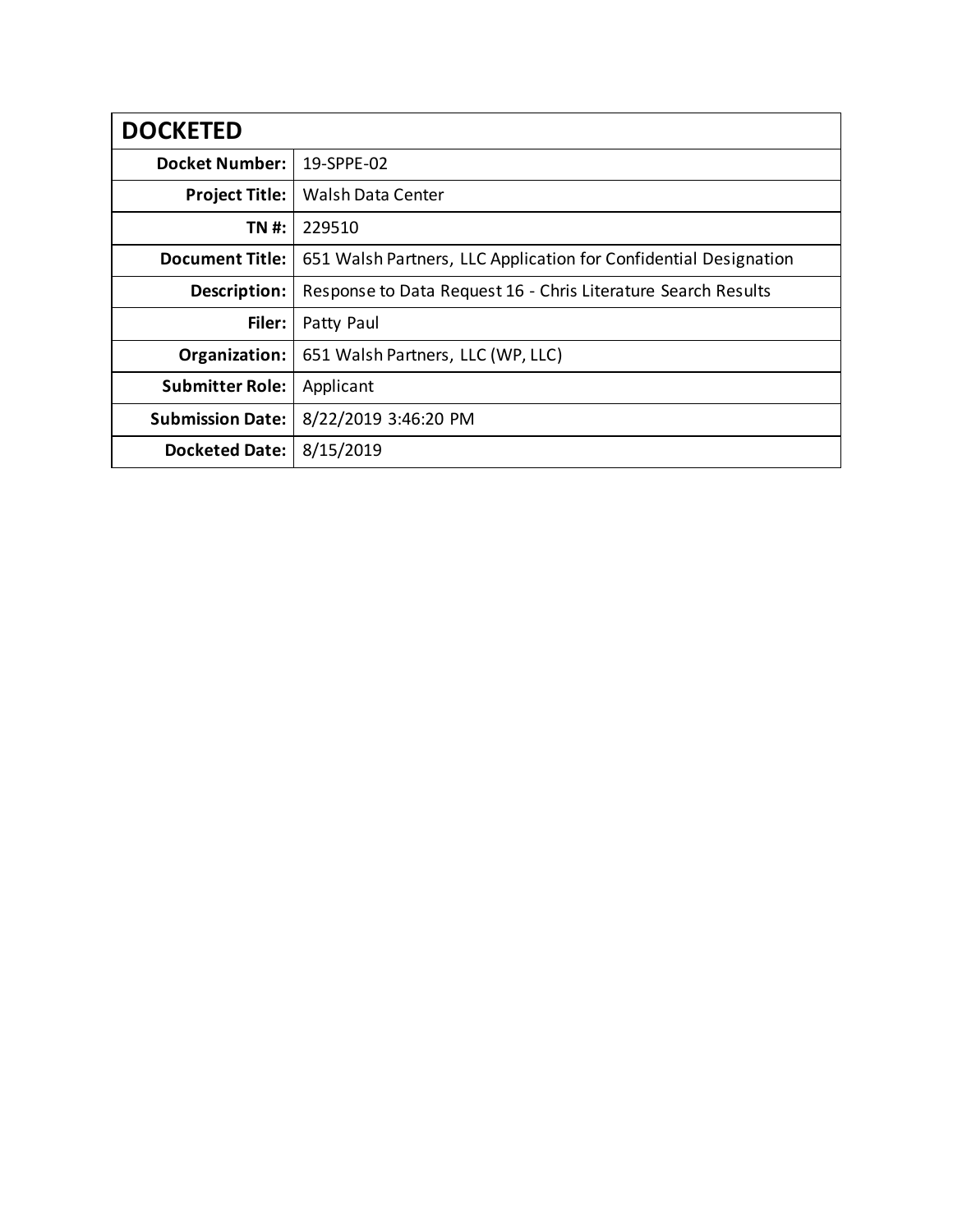

August 19, 2019

Mr. Drew Bohan Executive Director California Energy Commission 1516 Ninth Street Sacramento, CA 95814

*Subject:* Application for Confidential Designation *RESPONSE TO DATA REQUEST 16 CHRIS LITERATURE SEARCH RESULTS* Walsh Backup Generating Facility (19-SPPE-2)

Dear Mr. Bohan,

651 Walsh Partners, LLC (WP, LLC), as owner of Walsh Backup Generating Facility (WBGF), requests that the attached information be designated confidential pursuant to 20 California Code of Regulations (CCR) Section 2505. This information is being supplied to the California Energy Commission (CEC) as Response to Data Request 16, CHRIS Literature Search Results.

In support of its Application for Confidential Designation, WP, LLC provides the following information:

APPLICANT: WP, LLC

ADDRESS: 908 Quality Way Richardson, TX 75082

*1(a). Title, date and description (including number of pages) of the record for which you request confidential designation.*

1720 Park Place Drive • Carmichael, CA 95608 • Tel• 916. 441.6574 CEC Staff Data Request 16 requests that copies of documents cited in the Cultural Resources Report submitted to the Commission in support of the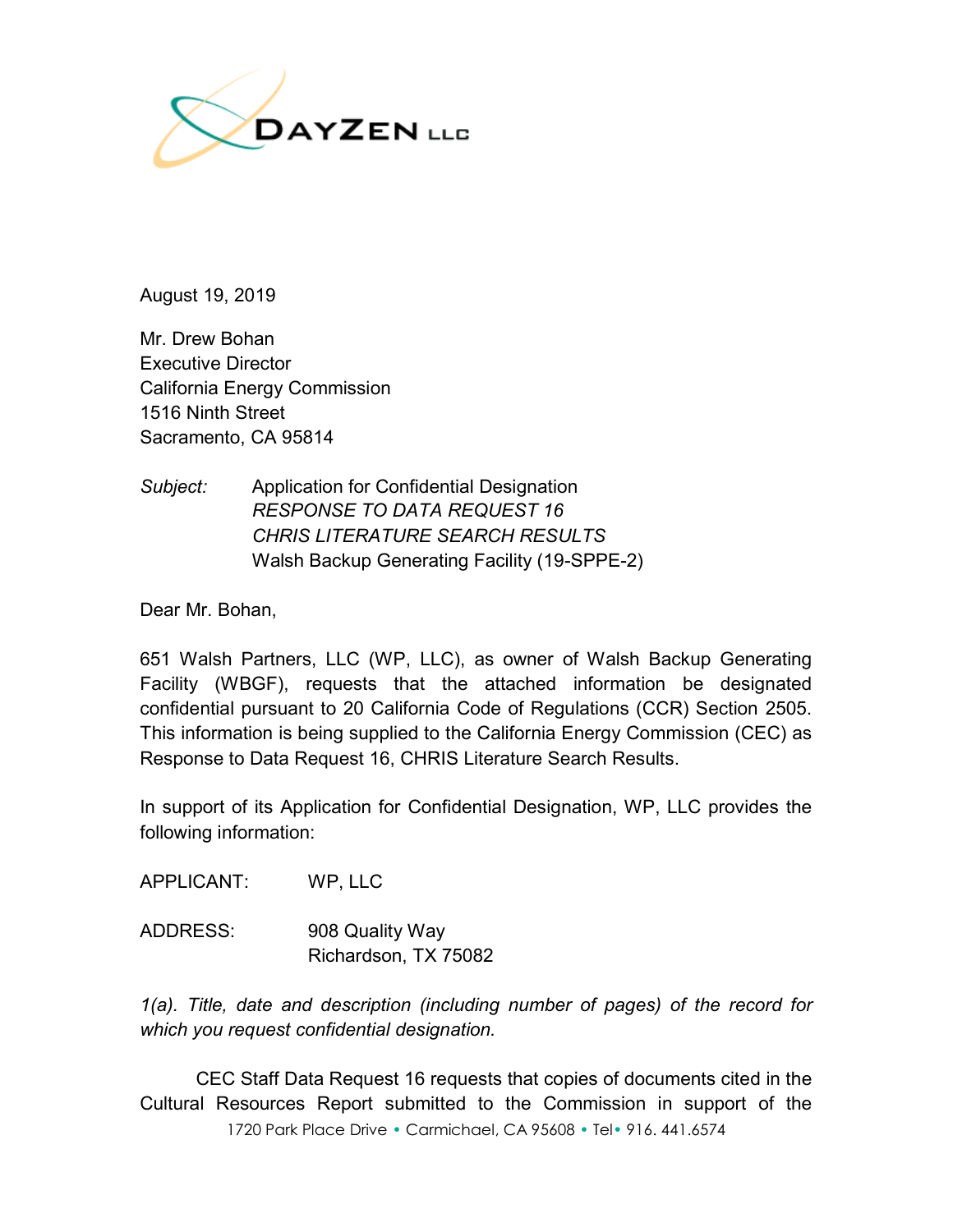Application for SPPE for the WBGF. Specifically, the Cultural Resources Report is entitled "*Results of a CEQA Archaeological Literature Search for 651 Walsh Ave, City and County of Santa Clara, California*", prepared by Holman & Associates, dated July 13, 2018. WP, LLC filed this report under a prior Request For Confidential Designation dated July 8, 2019.

The following are the reports requested by Staff in Data Request 16 and WP, LLC seeks with this Request For Confidential Designation that the entirety of the reports be deemed confidential.

1. Cartier, Robert

1980 Archaeological Site Record for CA-SCL-430/H (P-43-433). On file at the Northwest Information Center, California Historical Resources Information System, Sonoma State University, Rohnert Park, California.

2. Kaijankoski, Philip, Jack Meyer, and Julia Costello

2012*Extended Phase 1 Archaeological Excavations for the US 101/De La Cruz Boulevard/Trimble Road Interchange Improvement Project, San Jose, Santa Clara County, California: 04-SCL-101, PM 40.5/41.5, EA 04- 234-26470K*. On file at Northwest Information Center, California Historical Resources Information System, File No. S-40756.

- 3. Leventhal, Alan, Rosemary Cambra, and Andrew Galvan 1990Archaeological Site Record for CA-SCL-702 (P-43-1080). On file at the Northwest Information Center, California Historical Resources Information System, Sonoma State University, Rohnert Park, California.
- 4. Nadolski, John A. and Michelle St. Clair 2002*Archaeological Investigations for the 650 Walsh Avenue, Santa Clara: Wireless Communications Site, CA2261D*. On file at Northwest Information Center, California Historical Resources Information System, File No. S-25327.

*1(b). Specify the part(s) of the record for which you request confidential designation.*

The reports identified above in 1(a), in their entirety: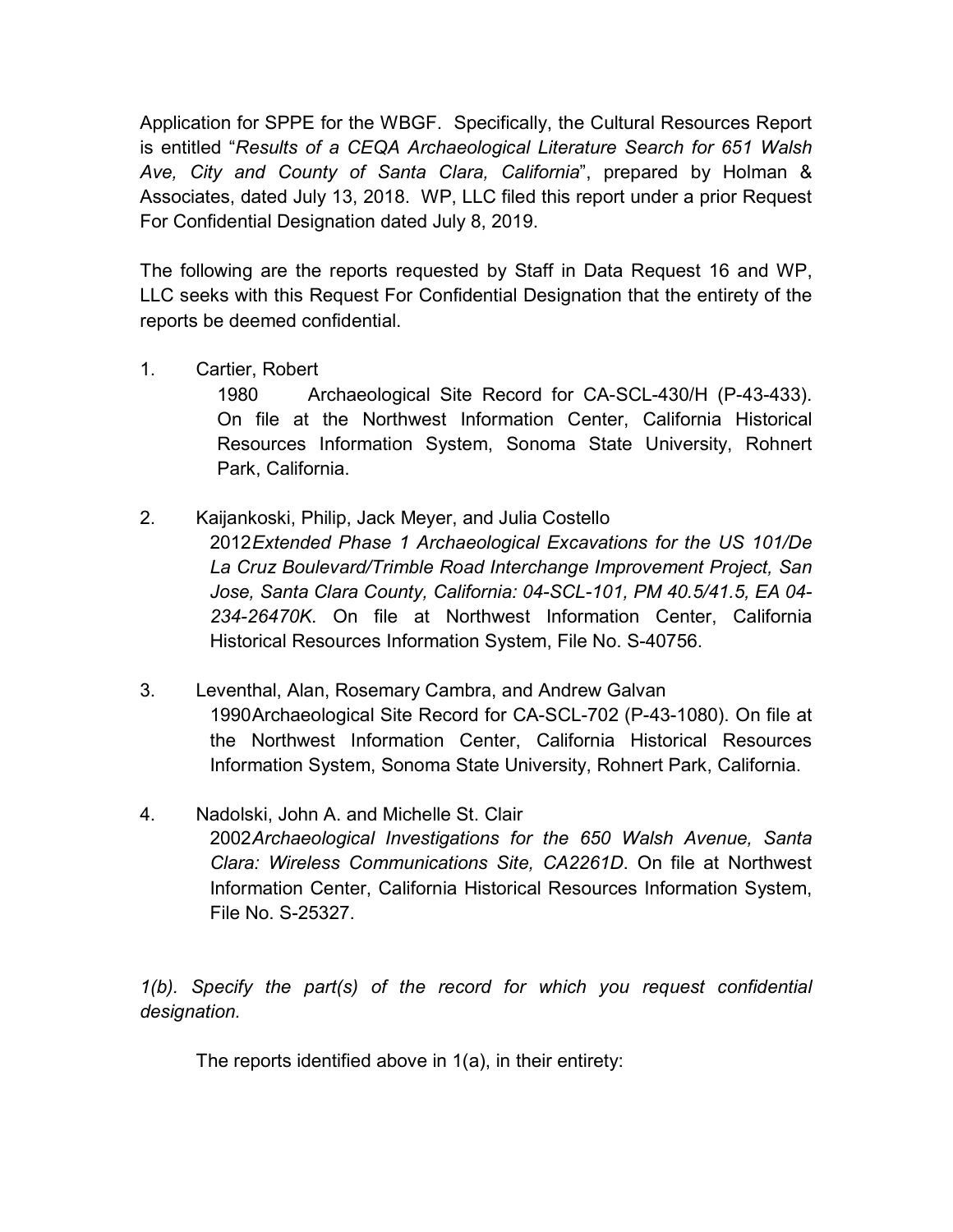*2. State and justify the length of time the Commission should keep the record confidential.*

The reports identified above should be kept confidential indefinitely to protect potential cultural resources and sites. If the descriptions of the locations of the sites are released to the public domain, there is potential for looting of that site.

*3(a). State the provisions of the Public Records Act or other law that allows the Commission to keep the record confidential, and explain why the provision(s) apply to the record.*

The reports identified above specifically identify areas of potential cultural and historical significance. It is thus protected under Government Code Sections 6254(e) and 6254(k). Protection provided is analogous to that given to Native American sacred places under Section 6254(r) of the Government Code.

*3(b). Discuss the public interest in nondisclosure of the record. If the record contains trade secrets or its disclosure would otherwise cause loss of a competitive advantage, please also state how it would be lost, the value of the information to the applicant, and the ease or difficulty with which the information could be legitimately acquired or duplicated by others.*

The public interest will be served by nondisclosure by preventing looting of the cultural resources and sites described in the reports. Such looting would preclude scientific study of the sites to gain data about the cultural resources of the area.

*4. State whether the record may be disclosed if it is aggregated with other information or masked to conceal certain portions (including but not limited to the identity of the applicant). State the degree of aggregation or masking required. If the data cannot be disclosed even if aggregated or masked, explain why.*

WP, LLC believes the CEC staff will require the specific information contained in the reports to properly perform its analysis. Aggregation of the information would hinder a complete CEC analysis. However, WP, LLC believes the CEC incorporate a generalized summary of information contained in the reports to properly state the basis for its analysis without disclosing information specific enough to facilitate looting.